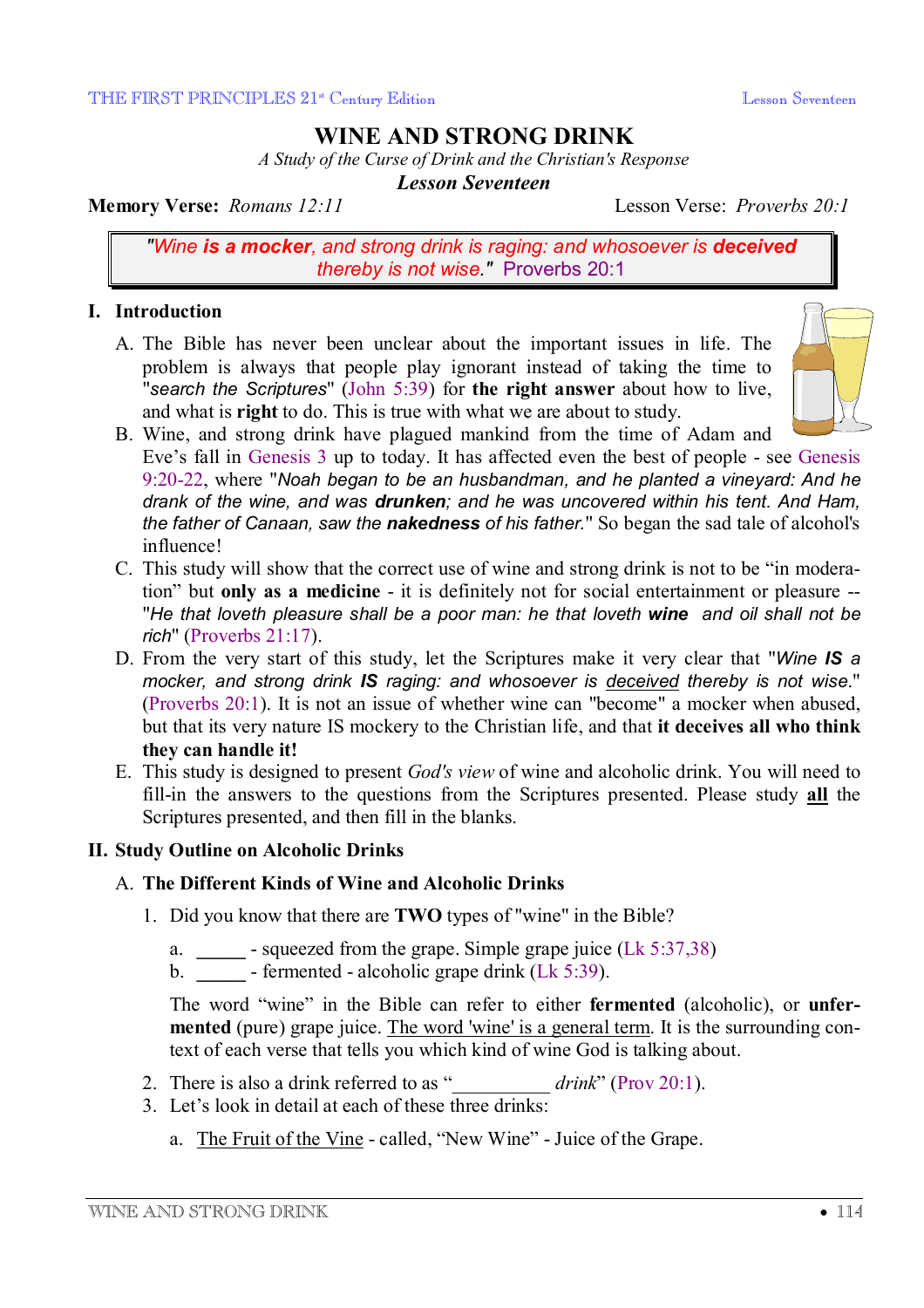- 1) It is not found in the "vat" but in the " $\blacksquare$ " (Isa 65:8). It is fresh from the grape - simple juice with nothing added!
- 2) God's people **never** drank alcoholic wine (Dt 29:5,6; 32:14)!
- 3) God's blessings are found in " $\cdots$  " wine (Pr 3:9,10), not in fermented drinks. We will study fermentation a little later on.
- 4) Wine is compared to "*blood*" in the Bible, and God's people are supposed to only drink the "\_\_\_\_\_\_ *blood of the grape*" (Dt 29:6; 32:14). There should never be anything added.
- 5) New wine is a refreshing beverage, not an intoxicating drink (Ps 104:13-15)!
- 6) Jesus drank "\_\_\_\_\_" wine at His last supper (Mt 26:29). **Jesus never drank alcoholic wine, or any strong drink!**
- b. Fermented Wine called "Old Wine" what we call *'Liquor'*
	- 1) Old wine is made by man. It is not natural. Let's look at how fermented wine is made, and what makes it "old":
		- a) It must be allowed to "decay" or spoil (the natural starches in the juice are allowed to break-down into sugars and alcohol).
		- b) The temperature, and sugar content must be regulated. If the decaying process is not carefully controlled, then it will sour, and be bitter, and therefore not enjoyable.
		- c) Yeast ("*leaven*" in the Bible) is added to enhance the decaying process. This is referred to as "mingling" wine with additional ingredients. Mingled wine may have sugars and other seasonings added during the fermentation process to enhance the flavour (Pr 23:29,30) for "special meals"
		- d) When kept under pressure, the resulting *carbon dioxide* from the fermentation is retained in the liquid until opened, producing a "pop" and resulting in all the carbonated bubbles, as well as the "head" on beers.
	- 2) Old wine in the Bible is only used **as a drug**, not a refreshing beverage (1Tim 5:23; Luke 10:33,34).
	- 3) It is referred to as an "intoxicating" beverage because it has the power to render someone senseless, or with less sense. Paul tells Timothy to "\_\_\_\_ *a little wine*", not *drink* a little wine. Use it like you would a modern medicine. Old wine cleanses cuts and bruises, and can be used to purify water under extreme circumstances. People kept it around for "using", not drinking. You would NEVER take glass-fulls of medicines, yet people do with alcohol, and they do it to their hurt!
	- 4) Fermented wine is only the beginning of a path that leads to stronger liquor! Alcoholic drink is never satisfying (Hab 2:5)!
	- 5) Old wine is only permitted to be drank in the following situations:
		- a) When about to \_\_\_\_\_\_ to not worry, and be able to ignore pains and past haunting memories (Pr 31:4-7).
		- b) As a medicine, alcoholic wine could be used as:
			- i) A psychological drug (Prov  $31:6,7$ ) to calm the overburdened mind like using a sleeping tablet.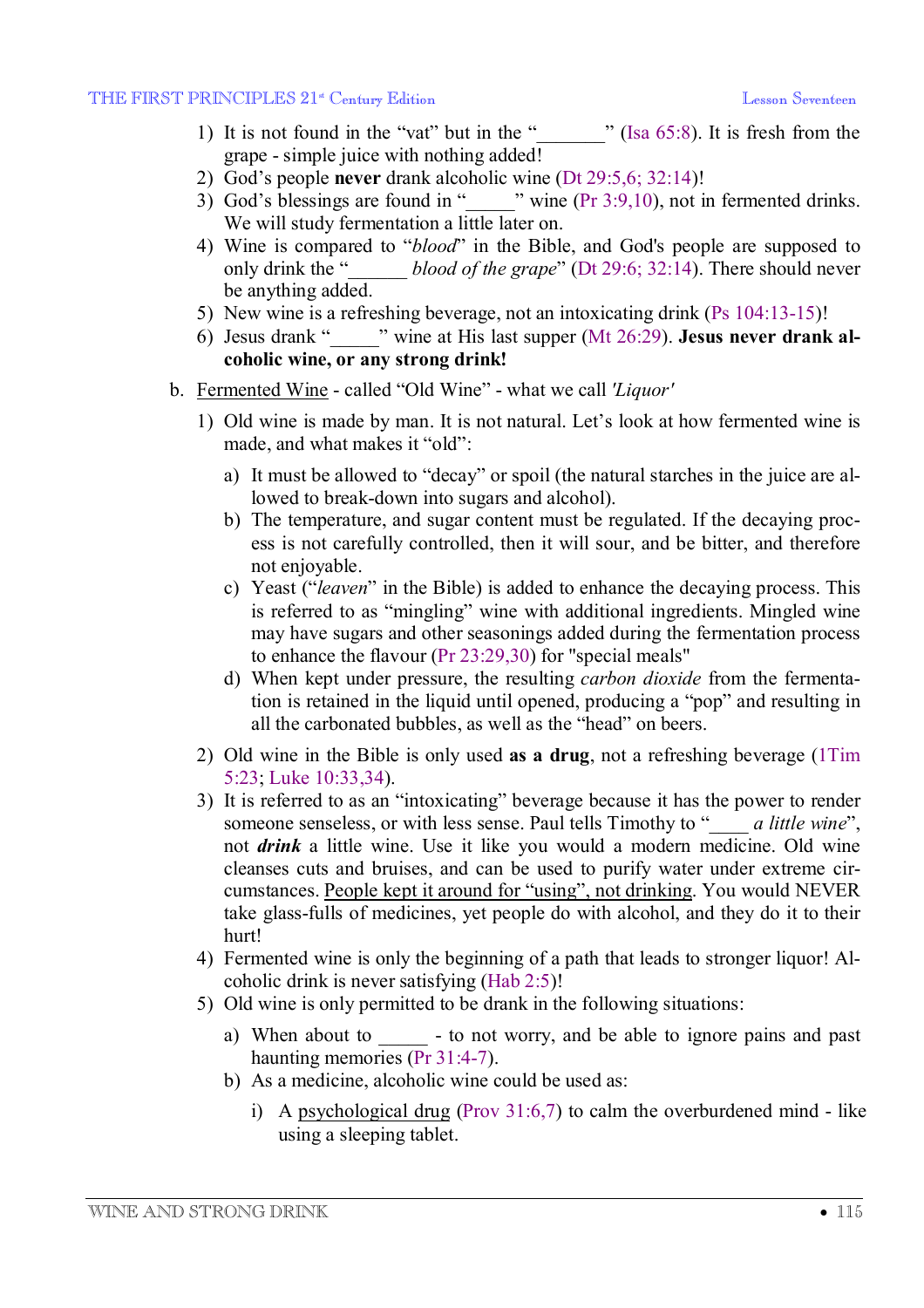- ii) A physical drug (1Tim 5:23; Lk 10:34) to ease pains, and clean out wounds.
- c) **Important note** there are so many better medicines today than the use of alcoholic drink, that are designed to address pain, or infection, and are controlled in their dispensing so that people can't easily abuse them like they can drink!
- d) So, unless you are living on a deserted island somewhere with no medicines except alcoholic drink, there is no need for alcoholic drink in your home or life – period!
- 6) The love of *old wine* is wrong (Prov 21:17), and is therefore a fleshly lust that against the soul<sup>"</sup> (1 Peter 2:11) - it keeps the person from ever conquering sin and self, and being able to be filled with the Spirit (Eph 5:18).
- c. Strong Drink
	- 1) Strong drink (like whisky and rum) is harder drink than alcoholic wines and beers. These drinks have been referred to as "spirits" due to all the "extra" alcohol that is added to them for a greater "punch."
	- 2) Hard liquor is a picture of God's **wrath** and judgment on a nation (Ps 75:8; Mt 26:39; Jn 12:27; Rev 14:9,10). **It is NOT a blessing**!

#### B. **The Results of Drinking**

- 1. If you drink *New Wine* It refreshes, and makes a person's heart and health good (Ps 104:15, "*And wine that maketh glad the heart of man*"). Grape juice is good for digestion, variation (variety is the spice of life), supply of vitamins, natural sugar and extra energy intake.
- 2. If you drink *Old Wine* or *Strong Drink*:
	- a. It numbs the brain making the person "think" that things are great. It is Satan's counterfeit of new wine, and of the joy of the Lord that comes from enjoying natural foods.
	- b. It impairs your ability to make right decisions (Pr 31:4,5).
	- c. Liquor and **immoral sex** always go hand in hand (Gen 9:20-24; Hab 2:15,16; Lam 4:21). It enhances the *domination* of the flesh!
	- d. Liquor and **violence** go hand-in-hand (Hab 2:5,17).
	- e. Watch how the Lord in **Proverbs 23**, describes the life of someone who spends their time enjoying a few drinks:
		- 1) They have troubles (woe), and  $\blacksquare$ , and arguments (contentions) -(Prov 23:29,30)
		- 2) They don't make sense when they talk (they babble, 23:29).
		- 3) They have wounds from fights they don't remember (23:29)
		- 4) They look terrible not healthy and robust (23:29)!
		- 5) Alcoholic drinks have a *hypnotic* affect when you stare at it for a while (23:31).
		- 6) Ultimately, the drinker finds himself in all sorts of trouble:
			- a) **Bitten** with *addiction* to its poison (23:32)! Its effect is disastrous, not beneficial!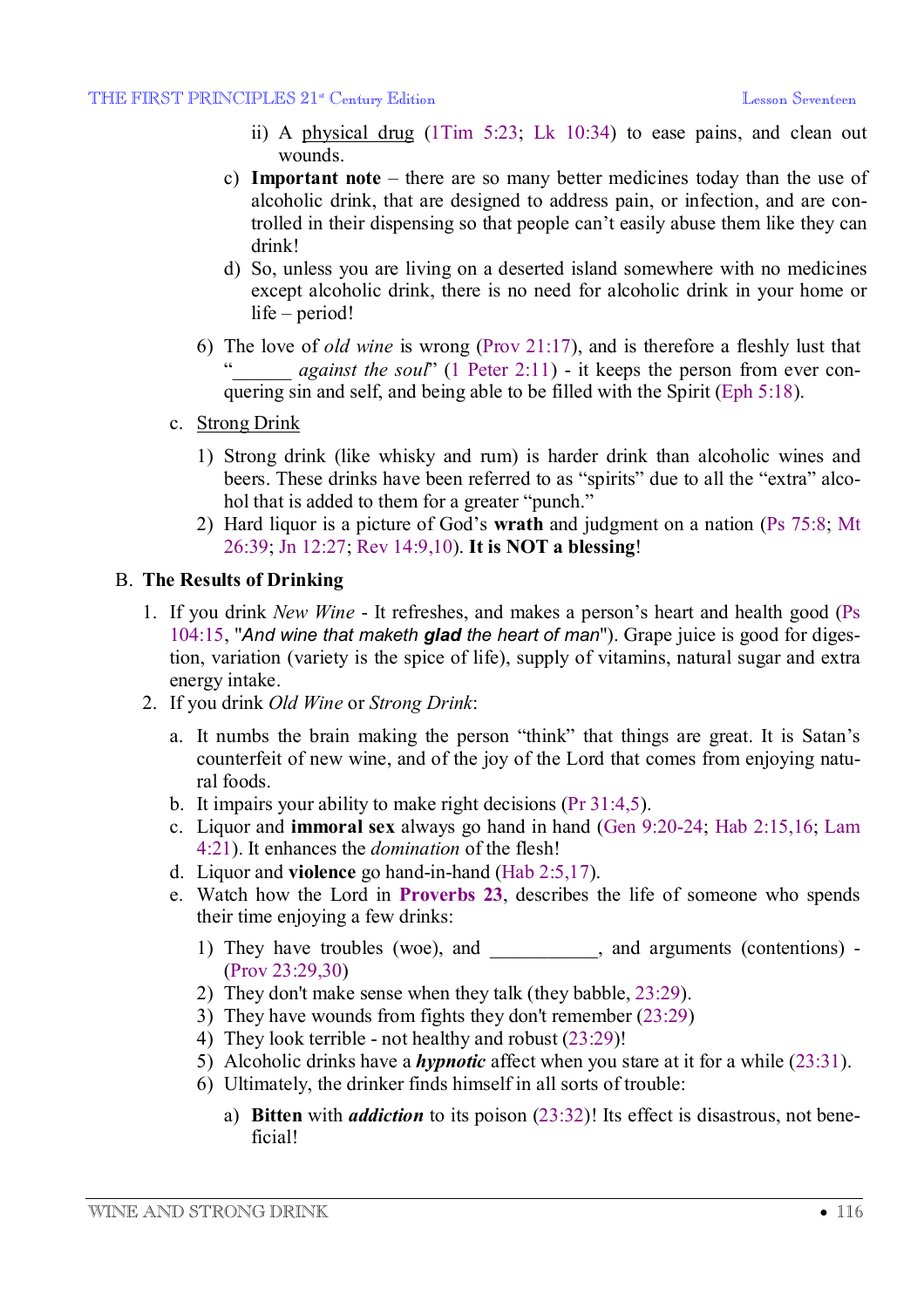- b) **Lustful, and remorseful** for all the things you end up doing and saying when you drink  $(23:33)!$
- c) **Physically sick**: dizzy and unable to stand or walk straight (23:34).
- d) **Emotionally sick**: blaming everything and everyone around you instead of blaming yourself (23:35)! You will wish it was all a bad dream!
- e) **Addicted** dependant upon it, and not able to escape its hold on you! (23:35)!
- f. Liquor and **self-centeredness** go hand-in-hand. Drinking has the habit of becoming more important than even the welfare of your own children (Joel 3:3) - people will end up selling almost anything in order to get a drink!
- g. Liquor and *religion* go hand-in-hand (Isaiah 28:7,8) almost all the world's religions use either drugs or alcoholic drink to enhance their "spirituality" in the worship of their god.
- h. Drinking in moderation *is possible*, but rarely maintained, and *always* ends in disaster! Just as with anything, it IS possible to do something, and it not hurt you (1Cor 6:12). But that is not the way to tell if you should do it or not! We have to do what is RIGHT by God's standards, and not what we can get away with!
- i. Drinking liquor drives you away from your and family (Hab 2:5) because it never can satisfy the emptiness of the heart!
- j. Drinking liquor is usually pushed upon people (Hab 2:15). People don't normally go after the drink unless it is greatly advertised and pressured upon them (see any conversation at a pub between those who are drinking and those who are just sitting at the bar).

### C. **What about Beer?**

- 1. Beer is made using basically the same process as that of wine, except, instead of using grapes, barley grain is used.
- 2. The purpose of drinking beer is the same as that of wine to help a person "*relax, and unwind*." A Christian does not need a beer or a glass of wine to help them end a day, anymore than a child does. An adult who looks to ANY drink for help at the end of the day (to relax) is only looking for a cheep substitute to prayer and fellowship with God. **They are carnal, and backslidden, and need to repent!**
- 3. Even though the alcoholic content of beer is low, that is not a reason to drink it *most people who do drink beer, drink a lot of it* - not just a sip or two. At the end of the evening, the beer drinker is full of alcohol, and is usually unfit to drive - **and is unfit to be a Christian!**

### D. **Biblical Warnings about Liquor:**

- 1. Drink is like a "god" to some people (Isa 5:11). **They live for it!**
- 2. Drink is made out to be a proof of manhood and strength (Isa 5:22).
- 3. Drink is not to be a social event in your home or anywhere (Hab 2:15).
- 4. God says wine and drink will make a mockery out of you (Prov 20:1). In other words, the person who drinks, is **dumb, dumb, DUMB**!
- 5. **Drink is not a disease,** but an act of the will against God (Pr 23:35)!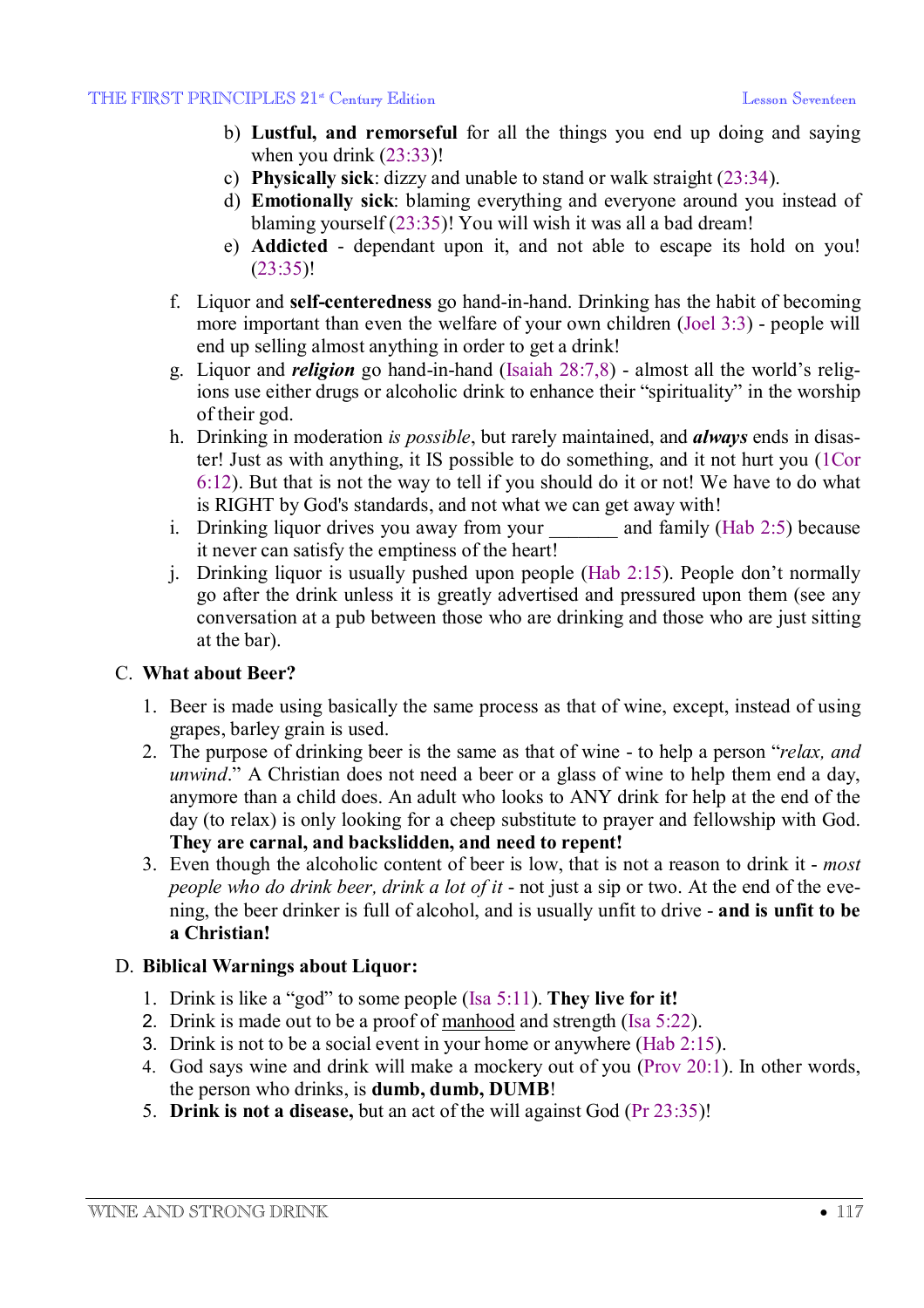- E. **The Usual Reasons for Drinking** why people drink intoxicating liquors:
	- 1. To forget troubles and heartaches Sometimes God **wants** you to have your troubles, to get you to see you are only "*reaping what you* \_\_\_\_\_\_" (Gal 6:7,8). To try to remove God's payback for your sin is to ignore God, and to reap more troubles. Then there are the times when you are called upon to suffer for being in the right (Philippians 1:29). Who would run to a bottle to "cope" with God's blessing (Mt 5:11,12)?

**For a Christian to try and use anything other than** *Christ* **to cope with problems, is like a married man running to a** *harlot* **to help him cope with his life's problems!** *It is just as wicked in God's eyes***!** 

- 2. Because they don't have anywhere else to turn
	- a. All humans are sinners by nature we sin naturally. The core of our being is sinful in God's eyes. We are not pure, and holy.
	- b. Our sinfulness is the source of our emptiness, and lustful desires for wrong things.
	- c. The desire for Drink, is just one of many many sins that can take over a person's life.
	- d. So many have been presented with *religion* as the answer to their sins, and sorrows, only to find it too is empty. So they turn to drink. But **only Christ** will satisfy when we turn to Him for the real help we need (Isa 53:4-6).
- 3. Because they would rather **take the risk with drink**, than with drugs Don't take *either* risk, since there is sure help with Christ (Jn 10:10)!
- 4. Because of pressure. Friends and family are too important to you if they can pressure you into doing what God condemns (Mt 10:37)! What if they talk you into stealing, or lying (*it is all the same*) **you have no excuse, no matter how much pressure you feel!**
- 5. Because people think there is no other way to have a good time.

## F. **The Lie about Drinking in "***Moderation***"**

- 1. Nobody can "handle" fermented liquor in moderation unless the following conditions can be met:
	- a. You have to first *give* a person a drink, which violates Hab 2:15. Read it and see that it is wicked to give a friend a drink (Isa 5:22)!
	- b. The person has to first drink "to excess" to find out where their limit is this then violates the first rule of "drink" because you have to get yourself "drunk" to know when enough is enough!
	- c. The person then has to *keep drinking* in order to develop and maintain their tolerance of drink, so that they can handle more and more without getting drunk.

All of this is just a balancing-act that God never intended the Christian to get into. The Christian stays clear of things that can hinder their ability to serve their Lord!

"*Abstain from all appearance of evil***.**" (1Thes 5:22)

2. *Moderation* is anybody's guess because a person does not usually know when they have exceeded their own personal limit of drink until someone else sees it, or they kill someone on the highway!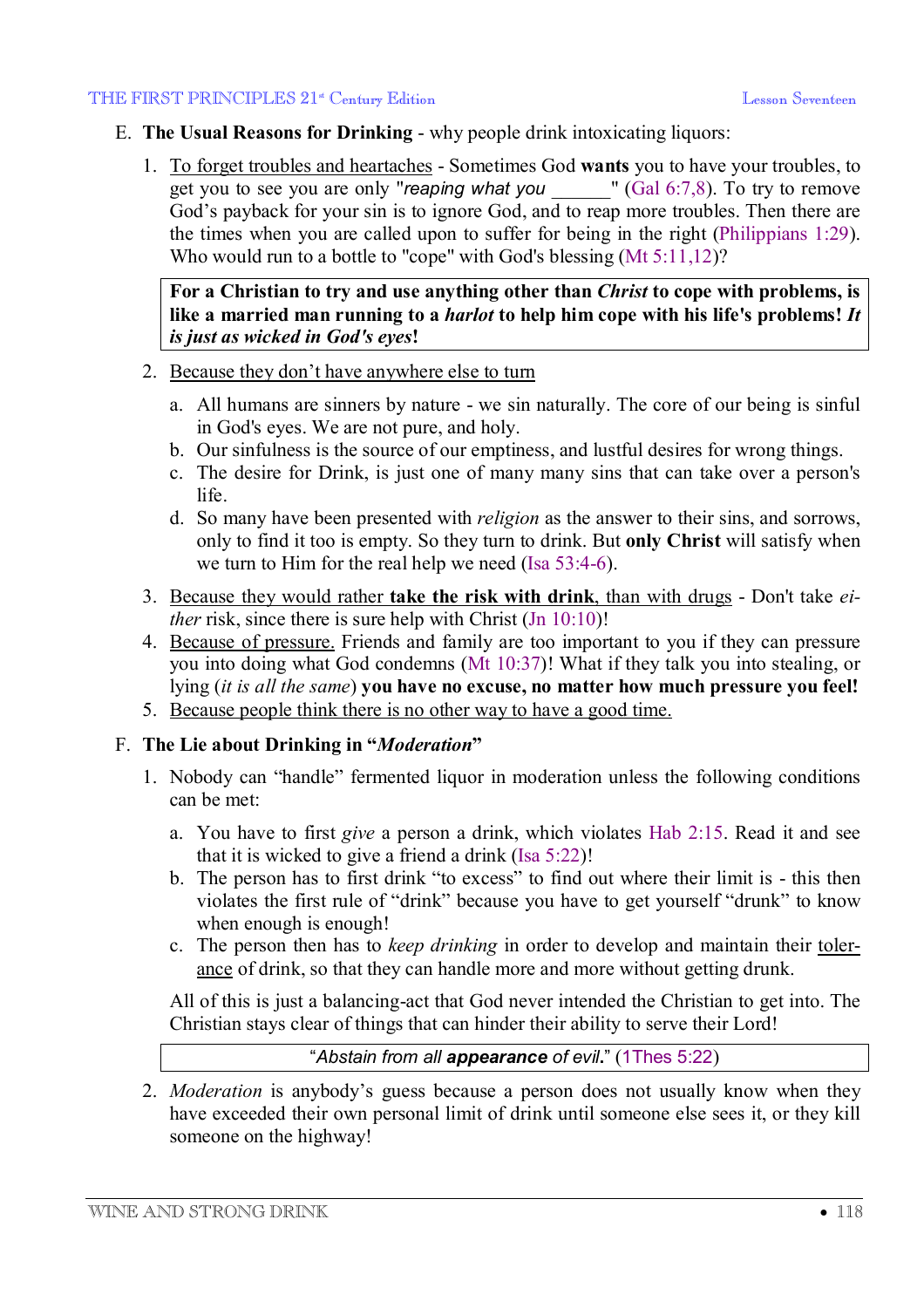#### THE FIRST PRINCIPLES 21<sup>st</sup> Century Edition Lesson Seventeen Lesson Seventeen

- 3. Alcoholic drink affects a person's **alertness**, and yet the apostle Peter says in 1Peter 5:8, "*Be sober, be vigilant; because your adversary the devil, as a roaring lion, walketh about, seeking whom he may devour"*
- 4. God expects a Christian to **stop drinking** completely at salvation:

 "*Know ye not that the unrighteous shall not inherit the kingdom of God? Be not deceived: neither fornicators, nor idolaters, nor adulterers, nor effeminate, nor abusers of themselves with mankind, Nor thieves, nor covetous, nor drunkards, nor revilers, nor extortioners, shall inherit the kingdom of God. And such WERE some of you: but ye are washed, but ye are sanctified, but ye are justified in the name of the Lord Jesus, and by the Spirit of our God*." (1 Cor 6:9-11)

- 5. None of the listed people are "Christian" in their actions at all! The thing to ask yourself as you re-read the list is: *Can I do ANY of those things, IN ANY AMOUNT and it be right with God?* (Read this question again and again until you get the meaning!)
	- a. **Fornicators** Fornication is sex before marriage. If we can drink in moderation, then it is ok when we commit fornication in moderation! **NO!** Fornication is wrong from the start!
	- b. **Idolaters** Idolatry is completely wrong. A person cannot be a Christian and still have just a few idols (1 Cor 10:14)! Neither can a Christian hold onto just a few drinks (as we shall see).
	- c. **Adulterers** Adultery is sex with another partner besides your spouse and is completely wrong - No Christian is right with God if they even commit adultery ONCE (Heb 13:4)! They must repent, confess, and FORSAKE the sin - not just "reduce" it!
	- d. **Effeminate** Being effeminate is when a man acts like a female, and is beginning down the road to homosexuality. God says that it is wrong for a man to stop being masculine, and says acting like a woman even in moderation is wicked!
	- e. **Abusers of themselves with mankind** This is homosexuality, and is not condoned in the slightest! It is an abomination to God (Lev 20:13; Rom 1:26,27)!
	- f. **Thieves** Thievery is wicked, and wrong even in the slightest amount for a Christian (Eph 4:28)! You cannot separate petty theft from big-time stealing. Stealing is wrong in all amounts!
	- g. **Covetous** Covetousness is wrong, and is not OK for the Christian just as long as that Christian doesn't let it take control of their life - it is just completely wrong (Ex 20:17)!
	- h. **Drunkards** Most people when they come to this verse read all the above descriptions correctly, but when they get to the word "*drunkards*" they only imagine that God does not want a Christian to get "plastered" drunk, and that it is OK if they drink *a little*. Sorry! Just as with ALL the other words, **God has no tolerance for the Christian even dabbling in any of this sin**! God considers a person who drinks even "in moderation" the same as a person who gets drunk. To "take" just one item from a store brands you as a "thief." To kill just one person brands you as a **murderer**! To drink just ONE alcoholic drink identifies you in God's eyes (maybe not in people's eyes), but in God's eyes as a **DRUNK**!
	- i. **Revilers** A reviler is a bad tempered man or woman, and God says that the Christian is NOT to lose their temper *at all!*
	- j. **Extortioners** Extortion is the illegal gain of money. A Christian is never to obtain money illegally, even in "moderation!"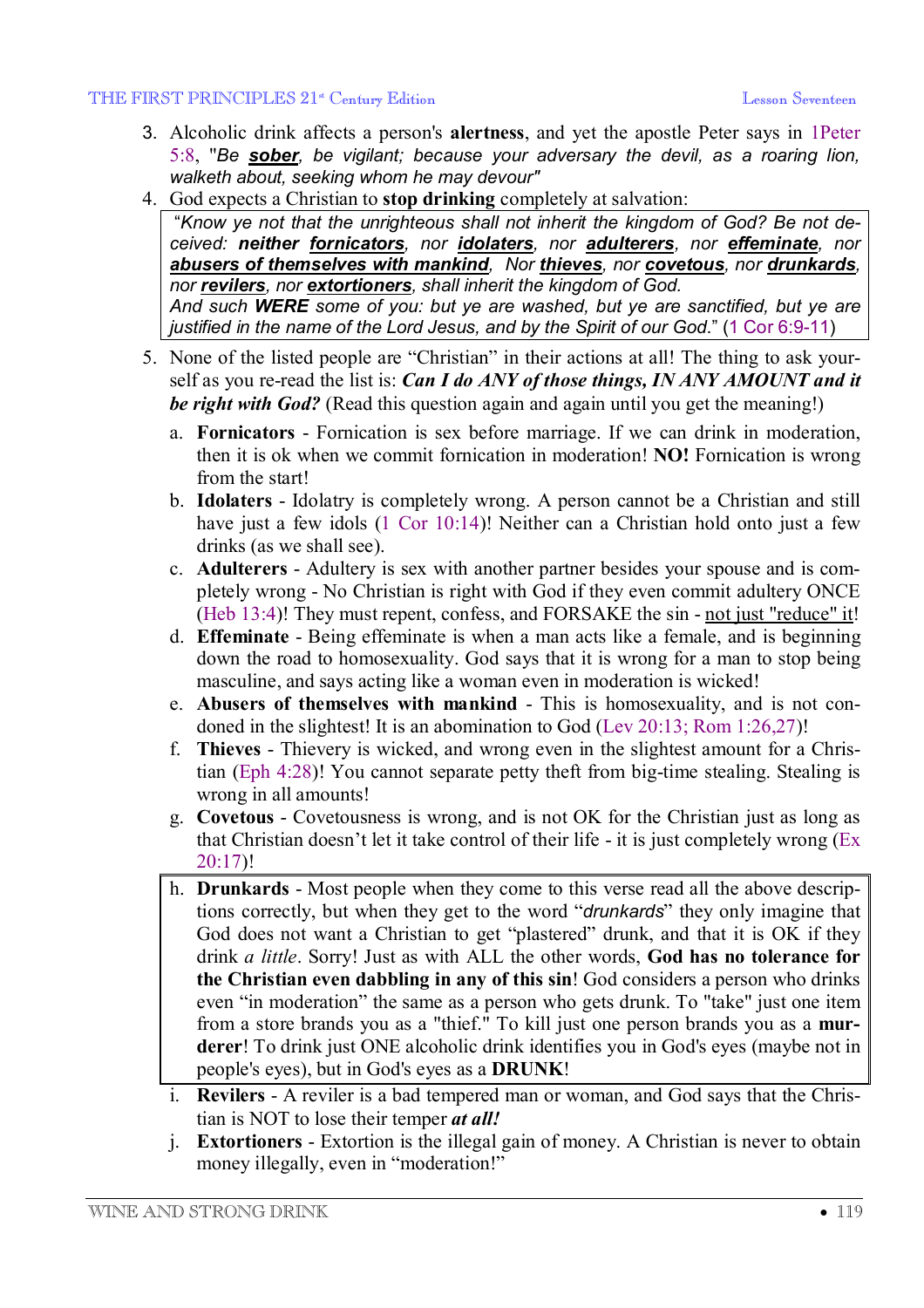#### THE FIRST PRINCIPLES 21<sup>st</sup> Century Edition Lesson Seventeen Lesson Seventeen

- 6. None of the above people "*shall inherit the kingdom of God*." And so the Bible continues, "*And such* \_\_\_\_\_\_\_ *some of you: but ye* <u>**are**</u> \_\_\_\_\_\_ (cleansed from the sins), *but ye are* \_\_\_\_\_\_\_\_\_\_\_*, but ye are justified in the name of the Lord Jesus, and by the Spirit of our God*" (1Cor 6:11). Christians in Corinth had at some time in the past been sinful in one or more of the above areas, but **NOW**, because of Jesus Christ saving them, they are different - they surely WERE that way, but are NOW washed, sanctified, and justified by Christ - and they were not supposed to try and "cut back" on adultery, idolatry, thievery, homosexuality, or drunkenness. They were supposed to **stop all of it completely**, and live for Jesus Christ - the One who saved them "\_\_\_\_\_\_ *their sins*" (Mt 1:21), not saved them to be able to remain IN their sins.
- G. **Questions from Other Scriptures** Here are some verses that people quote to prove drinking in moderation for a Christian is permissible:
	- 1. **Ephesians 5:18** The question is, whether the "*excess*" is in being **drunken** (which is usually thought), or in the **wine** itself (see Pr 20:1)?
		- a. Look at 1 Peter 4:4. Is it ok if a Christian does just a "little" rioting, as long as it is in moderation? NO! The *riot itself* is excessive, just like *wine itself* is excessive!
		- b. The Christian has been *converted* at salvation from sin's power to the power in the life of Jesus Christ, and therefore, the person's **desires** have been converted - they have been changed from seeking satisfaction in wine, money, rebellion (riot) and pleasures, to seeking the things of God, and especially the Holy Spirit!
		- c. Most "Christians" only dabble in yielding to the Holy Spirit because they want to continue to "dabble" in yielding to the desire for wine, beer and strong drink! God help us to get on one side or the other. Jesus said in Rev 3:15,16, "*thou art neither cold nor hot: I would thou wert cold or hot. So then because thou art* \_\_\_\_\_\_\_\_\_\_*, and neither cold nor hot, I will spue thee out of my mouth.*"
	- 2. **1 Timothy 3:3** The question here is whether "*given*" can only mean "intoxicated" or "addicted" to something. Look at verse 2 where "*given to hospitality"* is not intended to mean "intoxicated" with it, but open, and welcoming it to happen in your daily life. **The Christian is commanded NOT to welcome drink into their life**, nor to be open to drinking AT ALL! In other words, don't even desire it!
	- 3. **1 Timothy 3:8** "...*not given to much wine*" is referring to *home use* where you CAN use old wine in medicinal uses, but the Christian is to be careful not to get used to having it in everything you eat and drink. People can abuse a drug that was meant to aid medicinally, and end up getting addicted to it - like modern kids "sniffing glue!" Glue is good to have around your home - but make sure that you don't find yourself buying loads of it to sustain someone's "habit!" The wine here is like the wine of Romans 14:21, ("*It is good neither to eat flesh, nor to drink wine , nor any thing whereby thy brother stumbleth, or is offended, or is made weak*"), where the Deacon must be above question, and careful not to allow in his home what would cause others to stumble, including even grape juice. Remember, the same kind of "bottles" that held intoxicating wine, also would at other times hold fresh, grape juice. The problem would be for the new believer to discern whether "deacon so and so" was drinking alcohol, or new wine (the bottles weren't probably labelled).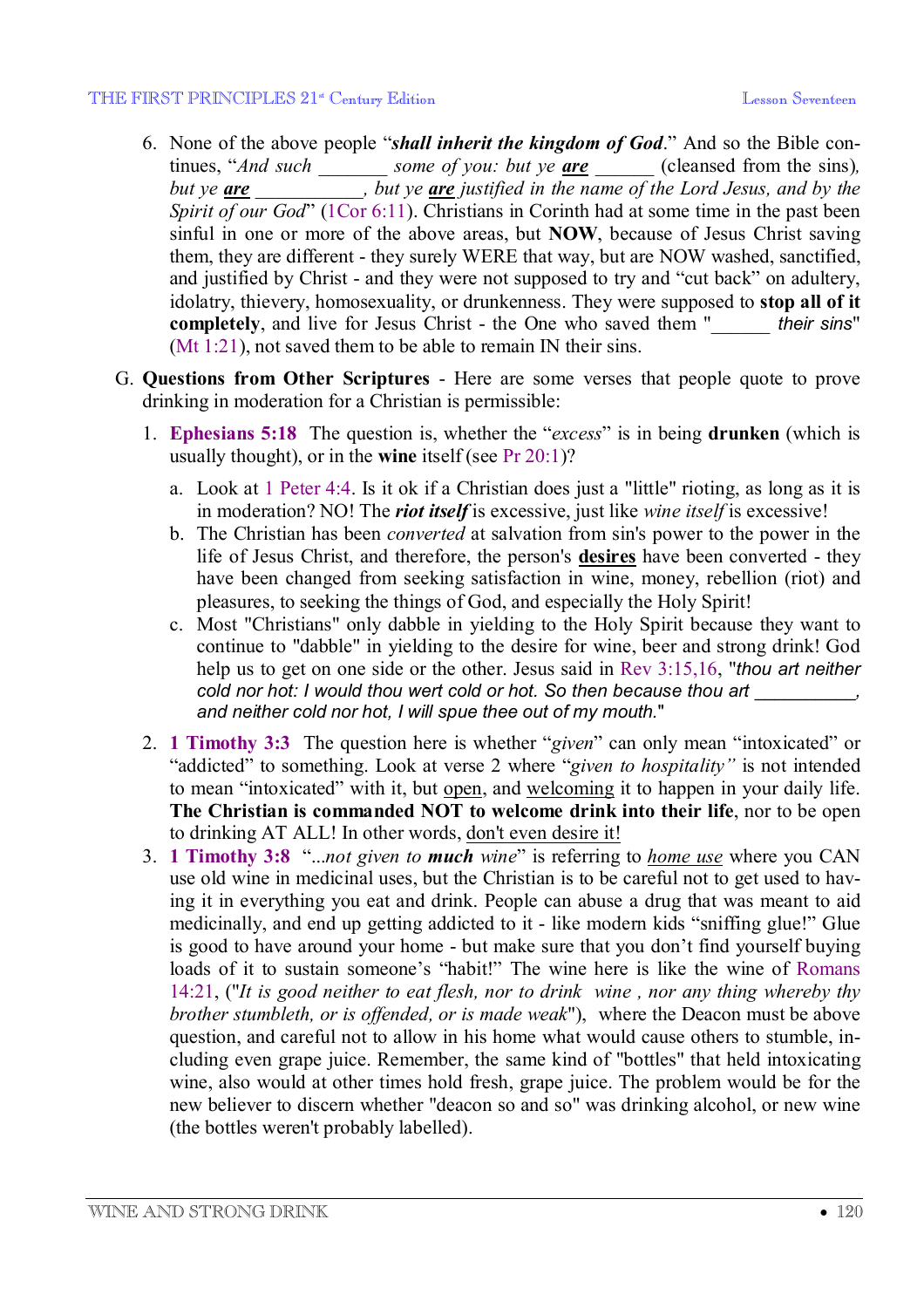#### THE FIRST PRINCIPLES 21<sup>st</sup> Century Edition Lesson Seventeen Lesson Seventeen

- 4. **Titus 1:7** It is the same thing as 1Tim 3:3, but especially notice the words "*not* \_\_\_\_\_\_ *to filthy lucre*" - if we can drink to moderation, then, as long as we are moderate about it, we can partake of filthy *lucre* (money obtained wrongfully)! The Bible is its own interpreter. The words "*not given to*" means "*not desiring it, and not open to it*."
- 5. **Titus 2:3** "*not given to much wine*." See 1 Tim 3:8 above. The problem here is whether a person is allowed to drink as long as "much" is not consumed. No - The command is that the older women of the passage were to resist the constant pressure of the day to turn to wine, and to teach the younger women GOOD things, to be SOBER, holy - **not how to drink!**
- 6. **Acts 2:12,13** "*drunk with new wine*" Those who doubted the supernatural nature of the events of Pentecost came up with some illogical conclusions about why it was happening:
	- a. Some said this was "crazy" (saying this event had no meaning).
	- b. Others thought they were **drunk** with "<br>wine," which is only a derogatory statement. Nobody can get drunk on NEW wine because grape juice does not have any intoxication. It is like saying they were *drunk* because of drinking buttermilk being unable to handle anything more than milk. The world just brands things that they don't understand as crazy, or immature. That's how they treat most of history, and the Bible.
- 7. **1 Peter 4:3** "*excess of wine*" This implies that as long as you don't get caught up in drinking wine "to excess" (where you get drunk), then you are right with God. According to Ephesians 5:18, the excess is IN the fermented wine to begin with - it is built into wine. The thing that Peter points out in this verse is that these Christians were no longer caught-up in the excess of wine - they had been saved, and their thirst for liquor had been converted to a thirst for God and His Holy Spirit! For further proof, look at verse 4, where the excess is found IN the "*rioting*"! Things that by nature are excessive include: *riot, murder, rape, and drink!!!*
- 8. **John 2:1-11** "*the water that was made wine*" This is usually where everyone refers when they want to justify their desire to drink alcoholic wine, never imagining that the wine these people were drinking might actually be just fresh grape juice!
	- a. Can you imagine Jesus showing up three days into a drunken binge, and offering them MORE liquor? Go on, think about it! Jesus would be violating His own rules if He gave His neighbour alcoholic "drink" (Hab 2:15).
	- b. Jesus made extra special tasting pure grape juice that was enjoyed by all the members of the wedding party because they still had their discerning senses even though they had been drinking "wine" for three whole days! They were not drunk with fermented alcoholic liquor, but were enjoying refreshing grape juice!
	- c. Jesus never drank wine that was mixed with anything else (Mk 15:23), but was always, only fresh from the vine (Mk 14:25)!
- H. **How To Overcome the Addiction, and Attraction to Liquor** The following is a list of basic things a person has to do to win over the addiction of alcohol - for a more thorough study, contact your pastor.
	- 1. **Accept** the fact that no one is born an alcoholic, but rather we are all born sinners, and therefore sin - some by drinking, and others by thieving, etc. Without the salvation that